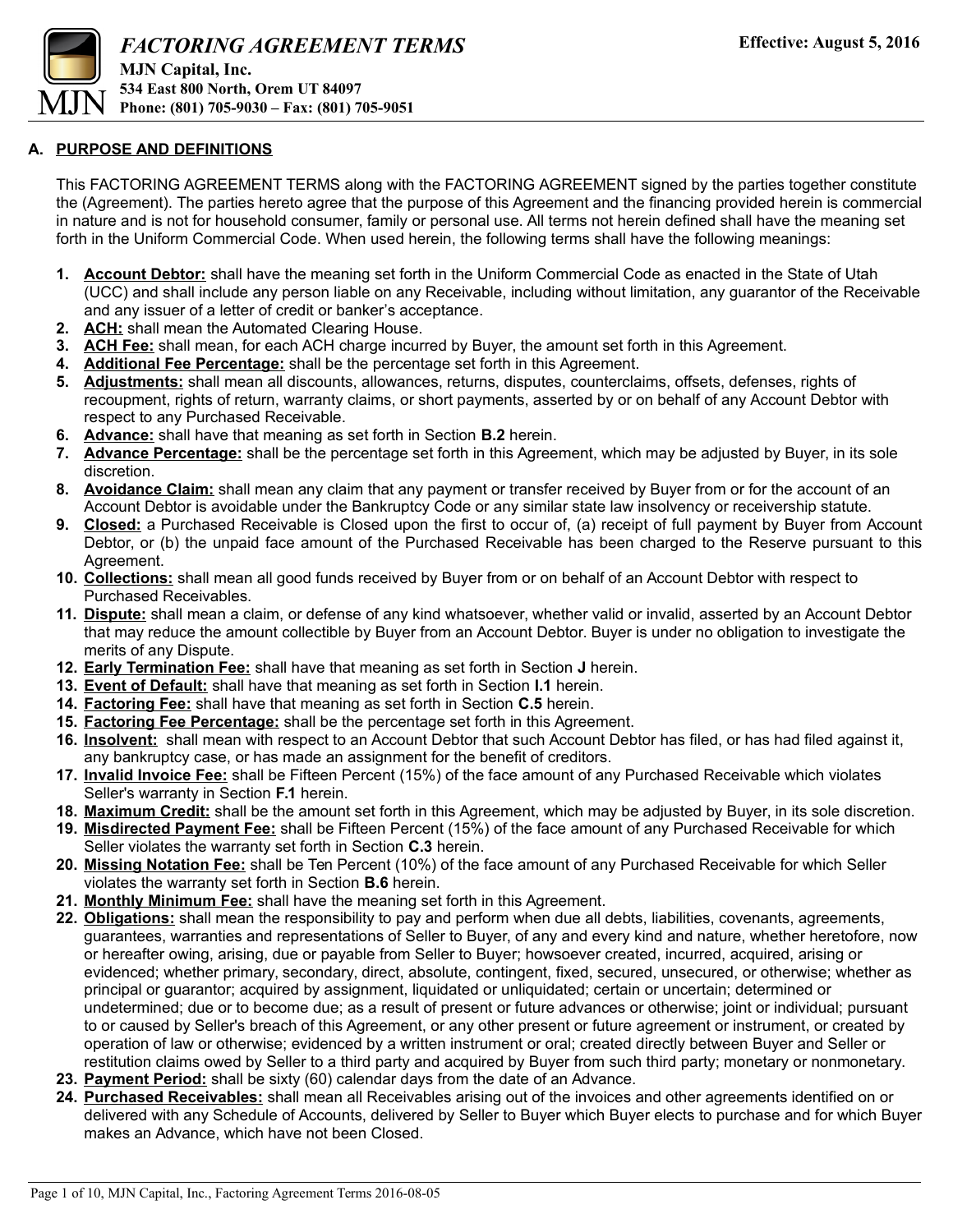- **25. Receivable(s):** shall mean accounts, chattel paper, instruments, contract rights, documents, general intangibles, letters of credit, drafts, banker's acceptances, and rights to payment, and all proceeds thereof.
- **26. Reconciliation Period:** shall, unless otherwise notified by Buyer to Seller, mean a monthly calendar period.
- **27. Repurchased Receivable:** shall refer to a Purchased Receivable which the Seller has become obligated to repurchase under Section **D** herein.
- **28. Reserve:** is a bookkeeping account on the books of Buyer representing, (a) an unpaid portion of the purchase price paid for a Purchased Receivable, and (b) cash reserves on Closed Purchased Receivables which Seller has pledged to Buyer as security and Buyer has maintained to ensure Seller's performance under this Agreement.
- **29. Returned Check Fee:** Seller shall pay to Buyer a fee in the amount set forth in this Agreement in the event a notice is received of a returned check for any payment processed on behalf of Seller.
- **30. Schedule of Accounts:** a form acceptable to Buyer from time to time wherein Seller lists such of its Receivables which it requests that Buyer purchase under the terms of this Agreement.
- **31. Serviced Account:** A Receivable that is not purchased by Buyer, but which invoice and other documentation evidencing said Receivable is forwarded by Buyer, on behalf of Seller, to the Account Debtor for payment.
- **32. Serviced Account Fee:** A fee charged for the processing of a Serviced Account.
- **33. Set Up Fee:** A fee collected on or before Buyer first purchases any Receivable from Seller, which is set forth in this Agreement.
- **34. Wire Fee:** shall be the amount set forth in this Agreement for each wire charge incurred by Buyer.

## **B. PURCHASE AND SALE OF RECEIVABLES**

- **1. Acceptance of Receivables:** Seller shall offer to sell to Buyer as absolute owner, with full recourse, all of Seller's Receivables. Seller shall list its Receivables on a Schedule of Accounts, and at least weekly, transmit to Buyer the Schedule of Accounts along with the original invoice if required by the Account Debtor or in the Buyer's discretion, rate confirmation if applicable, original signed Bill of Lading, and other such documentation which support and evidence the Receivables as the Account Debtor may require and Buyer may request. For each Receivable submitted to Buyer for purchase, Seller shall notify Buyer of the following: (a) whether Seller has received an advance directly from the Account Debtor relating to the Receivable; (b) whether the Receivable relates to truck ordered not used fees, detention fees, or charges and fees other than line haul charges; and (c) whether there is a Dispute relating to the Receivable. Seller appoints Buyer to act as its sole factor, and agrees not to factor receivables through any other company during the Term of this Agreement. Buyer shall have no obligation to purchase any Receivable from Seller.
- **2. Advance:** For each Receivable Buyer elects to purchase from Seller, Buyer may, in its sole discretion, advance monies against the purchase price of said Receivable, in an amount up to the Advance Percentage multiplied by the face amount of the Receivable, or a lesser amount as Buyer, in its sole discretion determines, said payment referred to herein as the Advance. Buyer may deduct and set off from an Advance all of its fees and costs which are due and payable relating to any Receivable. These fees and costs include, but are not limited to, Factoring Fees, ACH Fees, Wire Fees, Returned Check Fees, Repurchased Receivables, Adjustments and other fees and costs comprising Seller's Obligations under this Agreement. The purchase price of any Purchased Receivable shall be the sum of the Advance plus the Reserve established by Buyer for said Receivable. The aggregate amount of all outstanding Advances shall not at any time exceed the Maximum Credit. Seller shall not request and Buyer shall not make an Advance that would cause the resulting total of all Advances to exceed the forgoing limitation, and Seller will immediately repay to Buyer the amount of such excess Advances.
- **3. ACH Authorization:** In order to facilitate the purchase of Receivables and satisfy any of the Obligations under this Agreement, Seller irrevocably authorizes Buyer to initiate debits or credits through the ACH or any other wire transfer system in effect.
- **4. Effectiveness of Sale to Buyer:** Effective upon Buyer's payment of an Advance, and in consideration of the covenants of this Agreement, Seller will have absolutely sold, transferred and assigned to Buyer, all of Seller's right, title and interest in and to each Purchased Receivable and all proceeds thereof.
- **5. Establishment of a Reserve:** For each Purchased Receivable that has not been Closed, Buyer shall set aside in the Reserve an amount equal to the difference between 100% of the face amount of the Purchased Receivable and the Advance. The Reserve shall not be a segregated fund. Buyer's maintenance of the Reserve shall not vest the Seller with any right, title, or interest therein as it is understood that the Reserve is set up as security to pay the Obligations of Seller. Buyer may change the percentage of the Reserve amount at any time in its sole discretion without notice to Seller. Funds in the Reserve shall be released upon Buyer's discretion.
- **6. Missing Notation Fee:** Each invoice submitted by Seller to Buyer, which evidences a Purchased Receivable, shall bear a notice, in form satisfactory to Buyer, that it has been sold and assigned to and is payable only to Buyer. Seller's failure to include such notice on the invoice shall result in the payment of the Missing Notation Fee as liquidated damages, as such damages shall be difficult to calculate or ascertain.
- **7. Serviced Account:** Any Account that is not purchased by Buyer shall be deemed a Serviced Account and shall, at Buyer's option, either be (i) returned to Seller, or (ii) forwarded by Buyer to the respective Account Debtor for payment.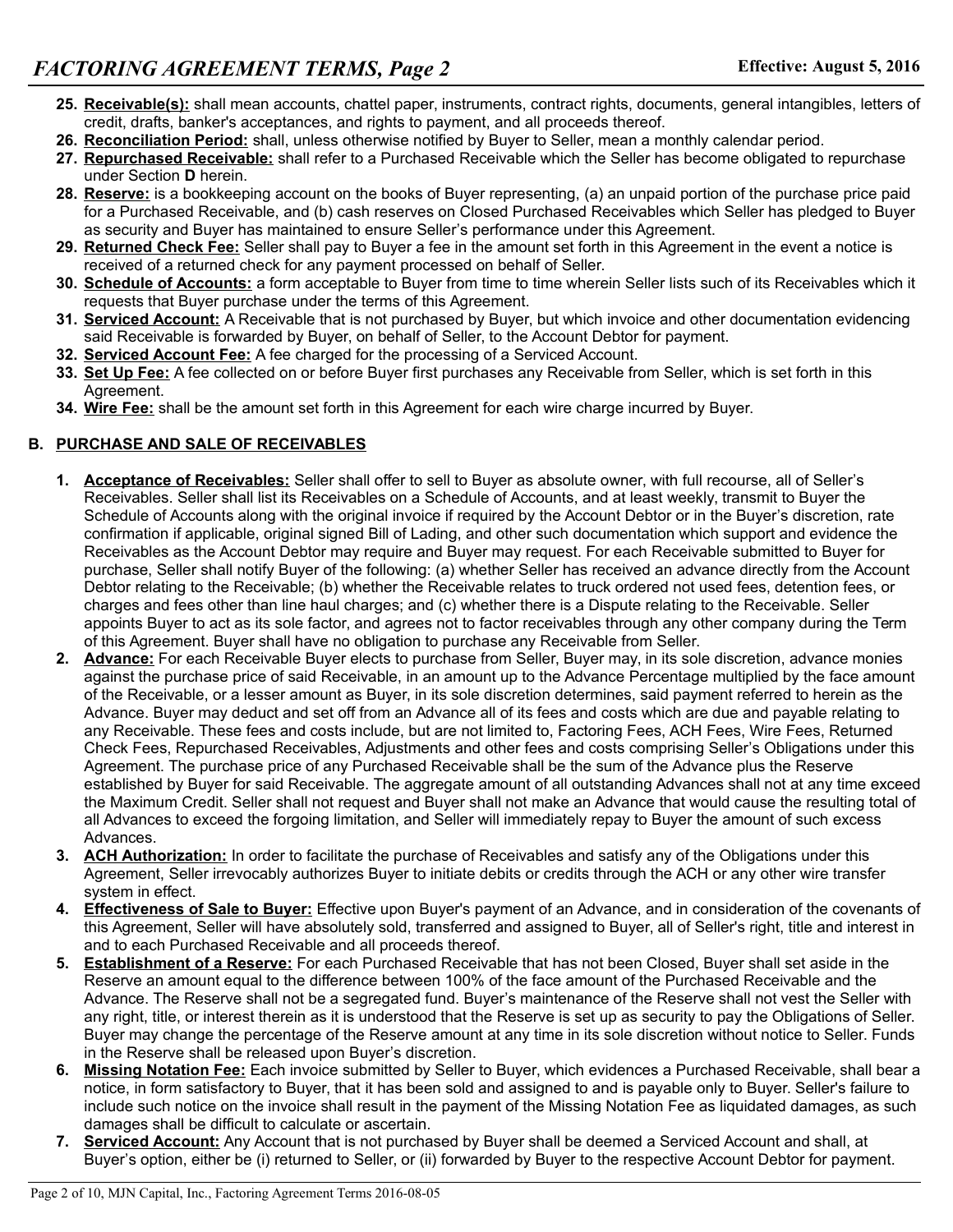When Buyer generates an invoice for a Serviced Account on behalf of Seller and forwards the invoice to the Account Debtor or back to Seller, Seller shall pay Buyer a Serviced Account Fee for each invoice so generated, with said fee being charged to Seller's Reserve Account or deducted from future funding proceeds. Purchaser is under no obligation to collect or otherwise manage a Serviced Account.

### **C. COLLECTIONS, CHARGES, AND REMITTANCES**

- **1. Accounting:** Seller shall immediately upon sale of Receivables to Buyer, make proper entries on its books and records disclosing the sale thereof to Buyer. Buyer shall prepare and send to Seller, or post online, within 15 days from the close of business for each calendar month, an accounting of the transactions for that calendar month, including the amount of all Purchased Receivables, all Collections, Adjustments, Factoring Fees, and other fees and charges. The accounting shall be deemed correct and become a statement of Seller's account unless Seller makes written objection to Buyer within thirty (30) days after the date Buyer mails or posts online the accounting to Seller.
- **2. Audit Fees:** Upon request Seller shall periodically furnish Buyer with statements showing Sellers's financial condition and the results of Sellers's operations. Buyer, or its designee, may at any time, inspect the Collateral, and have access to, audit, and make extracts from, all of Sellers's records, files and books of account, and Buyer may charge Seller's account with the reasonable costs, fees or expenses incurred in connection therewith (Audit Fees), the reasonableness of said charges solely determined by Buyer. All Audit Fees shall become immediately due and payable to Buyer when they are incurred.
- **3. Collections:** All Collections will go directly to Buyer and Buyer shall apply all Collections to Seller's Obligations hereunder in such order and manner as Buyer may determine in its sole discretion. Seller will hold in trust and safekeeping, as the sole property of Buyer, and immediately turn over to Buyer, in identical form received, any payment on a Purchased Receivable, or Receivable assigned to Buyer under this Agreement, that comes into Seller's possession. In the event Seller comes into possession of a remittance comprising payments of both a Purchased Receivable and a Receivable which has not been purchased by Buyer, Seller shall hold same in accordance with the provisions set forth above and immediately turn same over to Buyer, in identical form received. Upon collection of such item and provided there is no Event of Default, Buyer shall remit to Seller its portion thereof. Seller's failure to comply with its duties under this Section shall result in the imposition of the Misdirected Payment Fee as liquidated damages, as such damages shall be difficult to calculate or ascertain. Seller agrees to indemnify and save Buyer harmless from and against any and all claims, loss, costs and expenses caused by or arising out of the Receivables or any attempt by Buyer to collect same or resolve any Dispute. Any monies received by Buyer from an unknown origin will be held until Buyer can determine its proper disposition.
- **4. Crediting of Payments:** For purposes of determining availability under this Agreement, payments on Purchased Receivables and other payments with respect to the collateral and Obligations will be credited to the Purchased Receivables of Seller upon the date of Buyer's receipt of advice from Buyer's bank that such payments have been credited to Buyer's account or in the case of payments received directly in kind by Buyer, upon the date of Buyer's deposit thereof at Buyer's bank, subject in either case to final payment and collection. Solely for the purpose of calculating fees under this Agreement, payments on Purchased Receivables and other payments with respect to collateral and Obligations shall be deemed received by Buyer three (3) business days after the date of Buyer's receipt of advice from Buyer's bank that such payments have been credited to Buyer's account or in the case of payments received directly in kind by Buyer, three (3) business days after the date of Buyer's deposit thereof at Buyer's bank, subject in either case to final payment and collection.
- **5. Factoring Fee:** For each Purchased Receivable, Seller shall pay to Buyer a factoring fee (Factoring Fee) equal to the sum of: (a) an amount equal to the Factoring Fee Percentage multiplied by the face value of the Purchased Receivable; and (b) if the Purchased Receivable is not paid in full within thirty (30) days from the date it is first purchase by Buyer, for each fifteen (15) day period or partial fifteen day period thereafter, an amount equal to the Additional Fee Percentage multiplied by the face value of the Purchased Receivable, until it is paid in full, repurchased by Seller or written off by Buyer. Notwithstanding the preceding, if the Factoring Fee is less than the Minimum Factoring Fee, then Seller shall pay to Buyer the Minimum Factoring Fee in place of the Factoring Fee for said Purchased Receivable.
- **6. Invalid Invoice Fee:** Seller shall pay Buyer the Invalid Invoice Fee immediately upon its accrual.
- **7. Misdirected Payment Fee:** Seller shall pay Buyer the Misdirected Payment Fee immediately upon its accrual.
- **8. Missing Notation Fee:** Seller shall pay Buyer the Missing Notation Fee immediately upon its accrual.
- **9. Monthly Minimum Fee:** Buyer would not have entered into this Agreement and agreed to provide Seller with the factoring arrangements hereunder unless Seller guaranteed Buyer that the Factoring Fees paid to Buyer in each month would equal or exceed the Monthly Minimum Fee. In the event the Factoring Fees paid during any month is less than the Monthly Minimum Fee, then Seller shall pay to Buyer the amount of any deficiency (the Supplemental Fee), which shall be in addition to any other fees payable under this Agreement. The Supplemental Fee, if any, for any month shall be calculated and due and payable on the first business day of the succeeding month and shall be payable for each month during the current Term of this Agreement regardless of whether this Agreement is terminated prior to the expiration of the then current Term.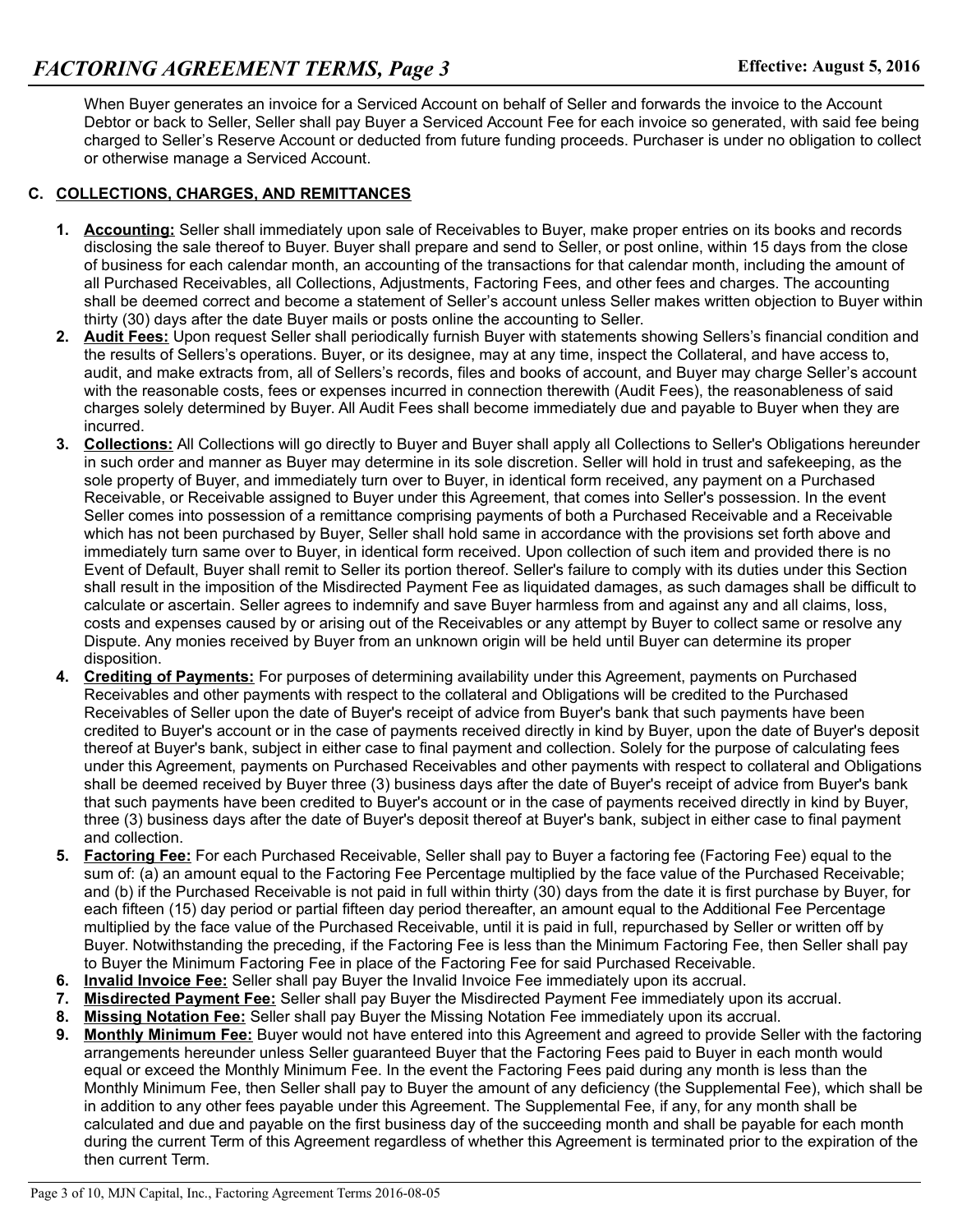### **D. SELLER'S AGREEMENT TO REPURCHASE**

Seller agrees to pay to Buyer upon demand, and repurchase in the full face amount, or any unpaid portion thereof, any Purchased Receivable:

- **1.** Which remains unpaid for the Payment Period; or
- **2.** With respect to which there has been any breach of warranty or representation set forth in Section **F** herein or any breach of any covenant contained in this Agreement; or
- **3.** With respect to which the Account Debtor asserts any Dispute, regardless of merit.

# **E. POWER OF ATTORNEY**

Seller grants to Buyer an irrevocable power of attorney coupled with an interest authorizing and permitting Buyer (acting through any of its employees, attorneys or agents) at any time, at its option but without obligation, with or without notice to Seller, and at Seller's sole expense, to do any or all of the following, in Seller's name or otherwise: (a) Execute on behalf of Seller any document that Buyer may, in its sole discretion, deem advisable in order to perfect, maintain or improve Buyer's security interests in the Collateral or other real or personal property intended to constitute Collateral, or in order to exercise a right of Seller or Buyer, or in order to fully consummate all the transactions contemplated under this Agreement, and all other present and future agreements; (b) At any time after the occurrence of an Event of Default, execute on behalf of Seller any document exercising, transferring or assigning any option to purchase, sell or otherwise dispose of or to lease (as lessor or lessee) any real or personal property; (c) Execute on behalf of Seller, any invoices relating to any Receivable, any draft against any Account Debtor and any notice to any Account Debtor, any proof of claim in bankruptcy, voting rights in any bankruptcy case, any Notice of Lien, claim of mechanic's, material man's or other lien, or assignment of satisfaction of mechanic's, material man's or other lien; (d) Take control in any manner of any cash or non-cash items of payment or proceeds of Collateral; endorse the name of Seller upon any instruments, notes, acceptances, checks, drafts, money orders, bills of lading, freight bills, chattel paper or other documents, evidence of payment or Collateral that may come into Buyer's possession; (e) Upon the occurrence of any Event of Default, to receive and open all mail addressed to Seller; and, in the exercise of such right, Buyer shall have the right, in the name of Seller, to notify the Post Office authorities to change the address for the delivery of mail addressed to Seller to such other address as Buyer may designate including, but not limited to, Buyer's own address; Buyer shall turn over to Seller all of such mail not relating to the Collateral; such right to redirect mail granted to Buyer is irrevocable and Seller shall not have the right to notify the Post Office to change the address for delivery after Buyer has exercised such right; (f) Upon the occurrence of any Event of Default, to direct any financial institution which is a participant with Buyer in extensions of credit to or for the benefit of Seller, or which is the institution with which any deposit account is maintained, to pay to Buyer all monies on deposit by Seller with said financial institution which are payable by said financial institution to Seller, regardless of any loss of interest, charge or penalty as a result of payment before maturity; (g) Endorse all checks and other forms of remittances received by Buyer "Pay to the Order of MJN Services, Inc.", or in such other manner as Buyer may designate; (h) Pay, contest or settle any lien, charge, encumbrance, security interest and adverse claim in or to any of the Collateral, or any judgment based thereon, or otherwise take any action to terminate or discharge the same; (i) Grant extensions of time to pay, compromise claims and settle Receivables and the like for less than face value and execute all releases and other documents in connection therewith; (j) Pay any sums required on account of Seller's taxes or to secure the release of any liens therefore, or both; (k) Settle and adjust, and give releases of, any insurance claim that relates to any of the Collateral and obtain payment therefore, and make all determinations and decisions with respect to any such policy of insurance and endorse Seller's name on any check, draft, instrument or other item of payment or the proceeds of such policies of insurance; (l) Instruct any accountant or other third party having custody or control of any books or records belonging to, or relating to, Seller to give Buyer the same rights of access and other rights, with respect thereto as Buyer has under Section **F.2.i** of this Agreement; and (m) Take any action or pay any sum required of Seller pursuant to this Agreement, and any other present or future agreements. Any and all sums paid and any and all costs, expenses, liabilities, obligations and attorneys' fees incurred by Buyer with respect to the foregoing shall be added to and become part of the Obligations and shall be payable on demand. In no event shall Buyer's rights under the foregoing power of attorney or any of Buyer's other rights under this Agreement be deemed to indicate that Buyer *is* in control of the business management of properties of Seller.

## **F. SELLER'S WARRANTIES, REPRESENTATIONS AND COVENANTS**

- **1. Receivables, Warranties, Representations and Covenants:** To induce Buyer to buy Receivables and to render its services to Seller, and with full knowledge that the truth and accuracy of the following are being relied upon by the Buyer in determining whether to accept Receivables as Purchased Receivables, Seller represents, warrants, covenants and agrees, with respect to each Schedule of Accounts delivered to Buyer and each Receivable described therein, that:Seller is the absolute owner of each Receivable set forth in the Schedule of Accounts and has full legal right to sell, transfer and assign such Receivables;
	- **a.** The correct face amount of each Receivable is as set forth in the Schedule of Accounts and is not in Dispute;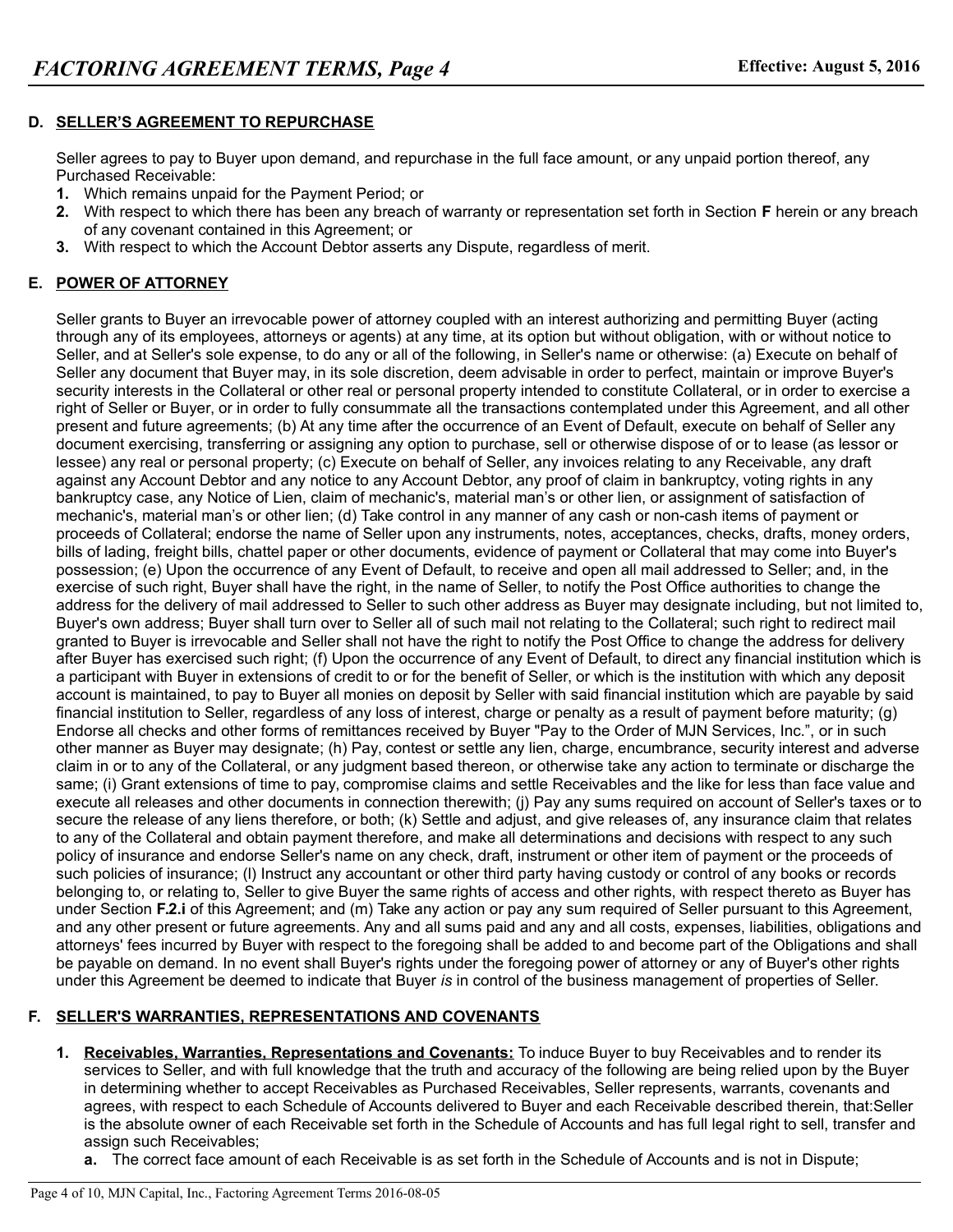- **b.** The payment of each Receivable is not contingent upon the fulfillment of any obligation or contract, past or future, and any and all obligations required of the Seller have been fulfilled as of the date of the Schedule of Accounts;
- **c.** Each Receivable set forth on the Schedule of Accounts is based on the actual sale and delivery of goods and/or services actually rendered on terms not to exceed thirty (30) days, does not represent a sale to a parent, subsidiary or affiliate of Seller, is presently due and owing to Seller, is not past due or in default, has not been previously sold, assigned, transferred, or pledged, is not a consignment sale or bill and hold transaction, and is free of any and all liens, security interests and encumbrances other than liens, security interests or encumbrances in favor of Buyer or any other division of or affiliate of Buyer;
- **d.** There are no defenses, offsets, or counterclaims against any of the Purchased Receivables, and no agreement has been made under which the Account Debtor may claim any deduction or discount, except as otherwise stated in the Schedule of Accounts;
- **e.** Seller has disclosed to Buyer any and all advances received by Seller directly from the Account Debtor, relating to each Receivable set forth in the Schedule of Accounts;
- **f.** At the time that Buyer makes an Advance relating to a Receivable, the Account Debtors set forth in the Schedule of Accounts, are then not insolvent and Seller has no knowledge that the Account Debtors are insolvent or may become insolvent within the Payment Period;
- **g.** Seller shall not take or permit any action to countermand notification to Account Debtors of Buyer's ownership of Purchased Receivables;
- **h.** Seller's failure to comply with the warranty in this Section shall result in the imposition of the Invalid Invoice Fee, as liquidated damages as such damages shall be difficult to calculate or ascertain.
- **2. Additional Warranties Representations and Covenants:** In addition to the foregoing warranties, representations and covenants, to induce Buyer to buy Receivables and to render its services to Seller, Seller hereby represents, warrants, covenants and agrees that:
	- **a.** Seller will not assign, transfer, sell or grant any security interest in any Collateral to any other party, without Buyer's prior written consent;
	- **b.** The Seller's name, form of organization, place of business and the place where the records concerning all receivables herein referred to are kept is set forth at the beginning of this Agreement, and Seller will give Buyer thirty (30) days advance notice in writing if such name, organization, place of business or record keeping is to be changed or a new place of business or record keeping is to be added and shall execute any documents necessary to perfect Buyer's interest in Purchased Receivables and the Collateral;
	- **c.** Seller shall pay its entire gross payroll to employees, and all federal and state taxes, as and when due, including, without limitation, all payroll and withholding taxes and state sales taxes. Upon Buyer's request, Seller agrees to complete, sign and file with the IRS Form 8821, directing the IRS to notify Buyer of any unpaid liens, tax liabilities or other amounts due by Seller to the IRS. Seller authorizes Buyer to pay any funds owing Seller directly to the IRS in satisfaction of monies owed the IRS by Seller;
	- **d.** Seller has not, as of the time Seller delivers to Buyer a Schedule of Accounts, or as of the time Seller accepts any Advance from Buyer, filed a voluntary petition for relief under the United States Bankruptcy Code or had filed against it an involuntary petition for relief;
	- **e.** Seller, if a limited liability company or a corporation is duly organized and or incorporated, and at all times in good standing under the laws of the State Seller was organized or incorporated in, and is duly qualified in all States where such qualification is required;
	- **f.** Seller is duly authorized to enter into this Agreement and to grant the security interest in the Collateral;
	- **g.** Seller is now, and at all times hereafter, the sole and lawful owner of the Collateral, and with the security interest granted to Buyer, the Collateral shall be free and clear of any claims, liens, encumbrances or other interests therein;
	- **h.** All documents, reports, or other writings submitted to Buyer in connection with this Agreement shall be true and correct;
	- **i.** Unless otherwise stated in a separate writing to Buyer, Seller's address set forth in this Agreement is Seller's chief place of business and chief executive office and the location of all of Seller's books and records, and the Collateral. Seller has disclosed to Buyer the locations of all of Seller's other places of business as well as all trade names or styles, trademarks, divisions or other names under which Seller conducts business. Seller shall provide immediate access to Buyer to its business premises or any location where any of the Collateral is stored, in order to inspect the Seller's business operations, the Collateral, or any books, records or computer data which relates to or contains any information concerning the Collateral;
	- **j.** Seller has all required licenses to operate its businesses and transacts business only under its trade names or trade styles disclosed to Buyer;
	- **k.** There are no felonies, liens or judgments against Seller, its owners, members or shareholders;
	- **l.** There is no fact which Seller has not disclosed to Buyer in writing which could materially adversely affect the Collateral, or business or financial condition of the Seller, or which are necessary to disclose in order to keep the foregoing representations from being misleading;
	- **m.** Seller is not in violation of any federal, state or local law;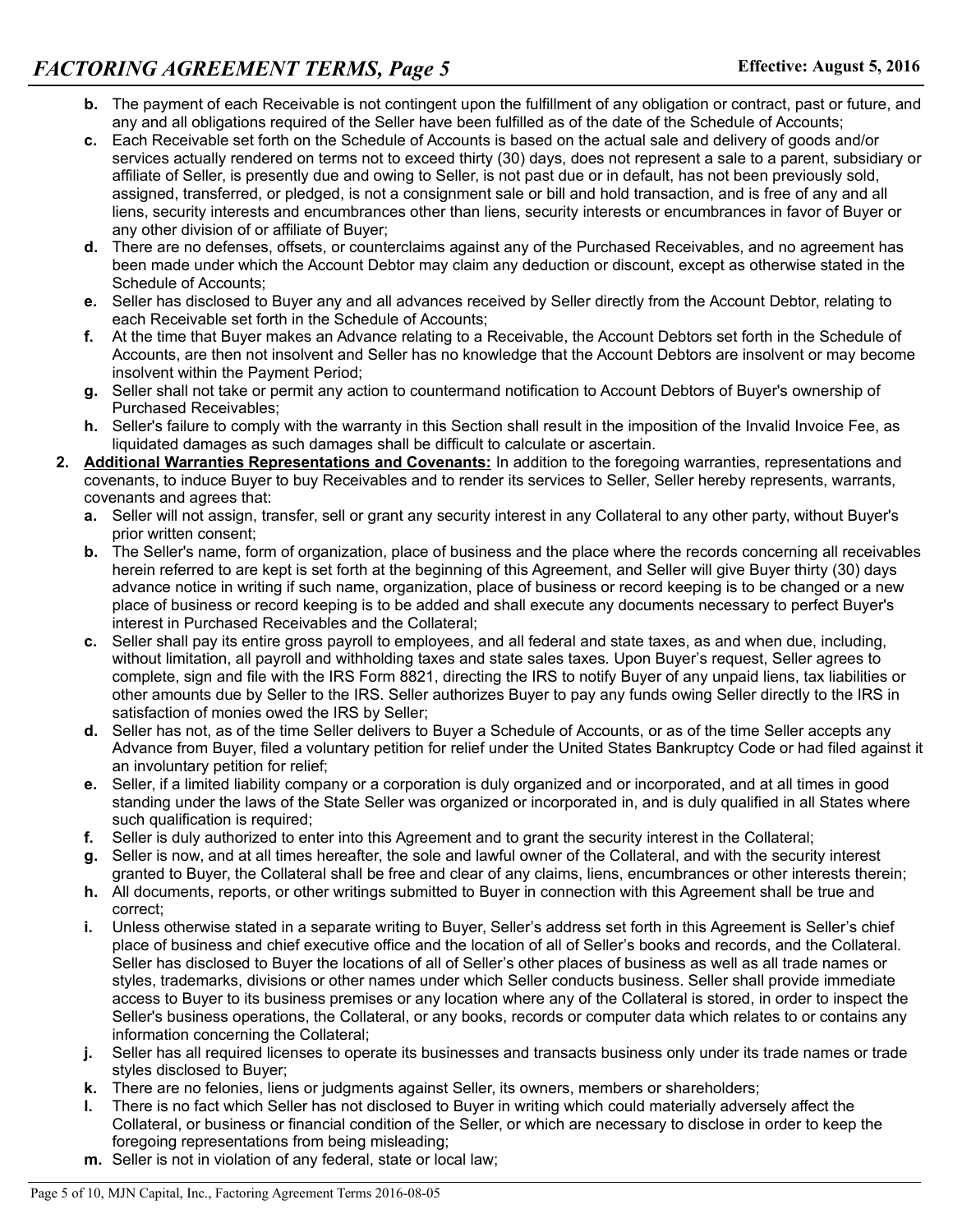- **n.** Seller shall within five (5) business days notify Buyer in writing of any issue which may materially affect the Collateral or Seller's business;
- **o.** Seller shall not sell any of the Collateral or its assets outside the ordinary course of its business;
- **p.** Any change in control or ownership of Seller shall require Buyer's written consent.

### **G. DISPUTES, ADJUSTMENTS**

Seller shall immediately notify Buyer in each instance, of the return, rejection, loss of or damage to merchandise represented by any Receivable, or of any Dispute related to or set off against a Receivable, or of any request for extension of time to pay or request for credit or adjustment, or of any merchandise or services covered thereby or tending in any way to diminish the sum certain payable thereon. In the event any Dispute is asserted by any Account Debtor, Seller shall, subject to Buyer's approval, resolve such Disputes at no cost to Buyer and advise Buyer of an Adjustment, which shall become immediately due and payable to Buyer. Until the disputed Purchased Receivable is repurchased by Seller and the full amount of the Purchased Receivable is paid, Buyer shall remain the absolute owner of any Purchased Receivable which is subject to Adjustment, or repurchase under Section **D** hereof, and any rejected, returned, or recovered personal property, with the right to take possession thereof at any time. At Buyer's option, Seller authorizes Buyer to function as sole cargo claim manager of any and all cargo claims incurred during this Agreement, and to administer and settle such claims as Buyer deems appropriate in connection with goods or services sold by Seller.

### **H. SECURITY INTEREST**

As security and collateral for the Obligations, Seller hereby grants Buyer a continuing security interest in, and assigns to Buyer, all of Seller's right, title and interest in, all now owned and after acquired Accounts, Equipment, Inventory, Financial Assets, Chattel Paper, Electronic Chattel Paper, Letters of Credit, Letters of Credit Rights, General Intangibles, Real Property, Investment Property, Deposit Accounts, Documents, Instruments, Supporting Obligations, Commercial Tort Claims, the Reserve, motor vehicles, all books, records, files and computer data relating to the foregoing, and all proceeds (including insurance proceeds) of the foregoing (the Collateral). Seller hereby authorizes Buyer to file any document it deems necessary to perfect its security interest in the Collateral, including but not limited to UCC-1 financing statements and any applicable amendments or continuation statements. Seller shall perform all acts requested by Buyer to perfect and maintain Buyer's security interest and other rights in the Collateral. Seller agrees to keep the Collateral insured against risk and casualty in an amount equal to its value.

## **I. DEFAULT AND REMEDIES UPON DEFAULT**

**1. Events of Default:** If any one or more of the following events shall occur, any event shall constitute an Event of Default by Seller: (a) Any warranty, representation, statement, report or certificate made or delivered to Buyer by Seller or any of Seller's officers, members, employees or agents now or hereafter is incorrect, false, untrue or misleading in any respect whatever; (b) Seller shall fail to perform or comply with or otherwise shall breach, any other term or condition contained in this Agreement, or any other agreement whether now or hereafter existing between Buyer and Seller; (c) Seller shall fail to pay or perform any other Obligation when due; (d) A material impairment of the prospect of payment or performance of the Obligations or a material impairment of the value of the Collateral or any impairment in the priority of Buyer's security interests; (e) Any event shall arise which may result or actually result in the acceleration of the maturity of the indebtedness of Seller to Others under any loan or other agreement or undertaking now or hereafter existing; (f) Seller shall fail promptly to perform or comply with any term or condition of any agreement now or hereafter existing with any third party resulting in an actual or potential material adverse effect on Seller's business; (g) Any levy, assessment, attachment, seizure, lien or encumbrance for any cause or reason whatsoever, upon all or any part of the Collateral or any other asset of Seller (unless discharged by payment, release or fully bonded against not more than ten (10) days after such event has occurred); (h) Dissolution, termination of existence, insolvency or business failure of Seller, or appointment of a receiver, trustee or custodian, for all or any part of the property of, assignment for the benefit of creditors by, or the commencement of any proceeding by or against Seller under any reorganization, bankruptcy, insolvency, arrangement, readjustment of debt, dissolution or liquidation law or statute of any jurisdiction, now or hereafter in effect; or entry of a court order which enjoins, restrains or in any way prevents Seller from conducting all or any part of its business; or failure to pay any foreign, federal, state or local tax or other debt of Seller; (i) A notice of lien, levy or assessment is filed of record with respect to any of Seller's assets by the United States or any department, agency or instrumentality thereof, or by any state, county, municipal or other governmental agency, or if any taxes or debts now or hereafter owing to anyone or more of them becomes a lien, whether choate or otherwise, upon all or any of the Collateral or any other assets of Seller (other than a lien for real property taxes which are not yet due and payable); (j) Death or insolvency or incompetency of any guarantor of any or all of the Obligations; appointment of a conservator or guardian of the person of any such guarantor; appointment of a conservator, guardian, trustee, custodian or receiver of all or any part of the assets, property or estate of, any such guarantor; revocation or termination of, or limitation of liability upon, any guaranty of any or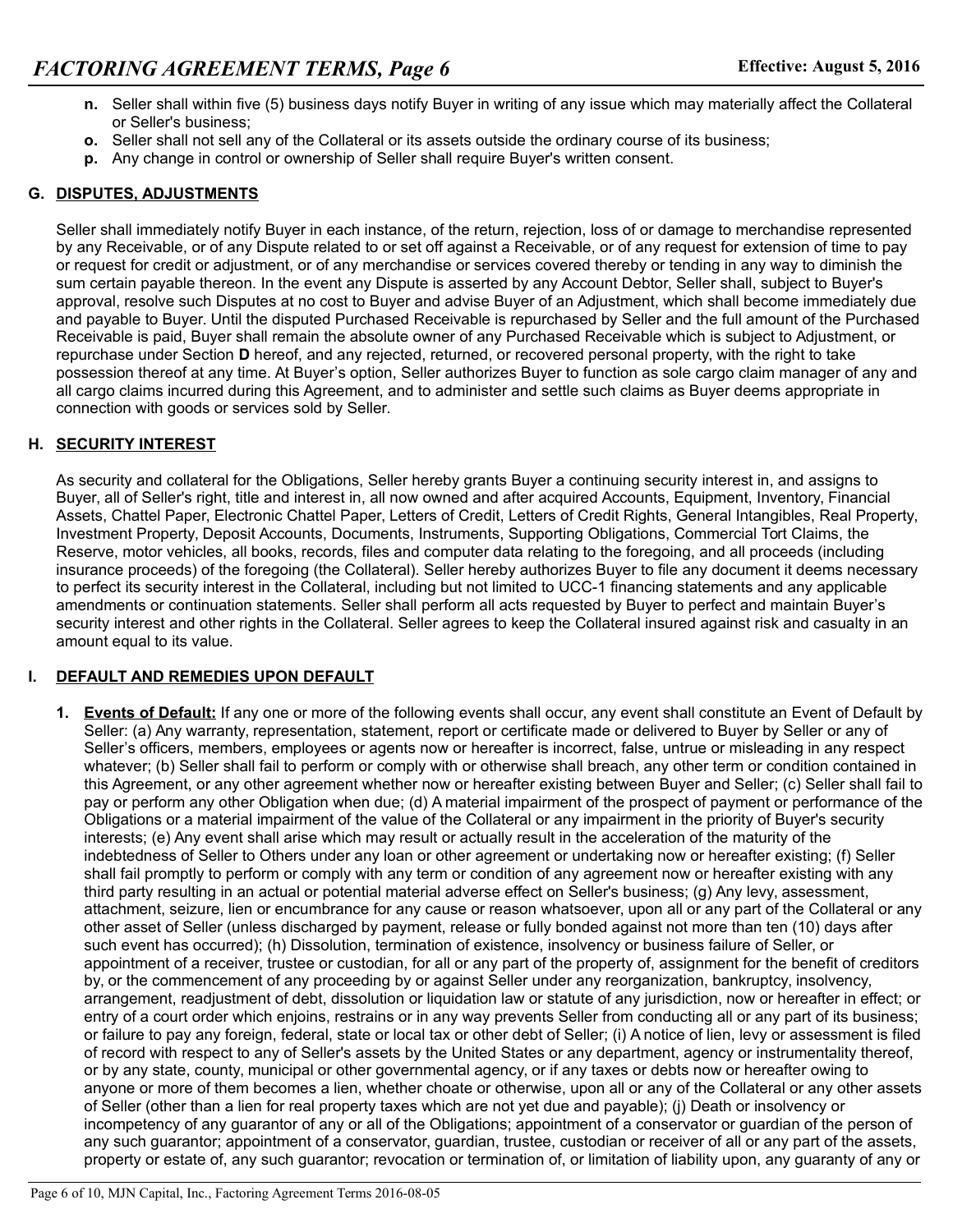all of the Obligations; or commencement of proceedings by or against any guarantor or surety for Seller under any bankruptcy or insolvency law; (k) Seller makes any payment on account of any indebtedness or obligation which has been subordinated to the Obligations or if any person who has subordinated such indebtedness or obligation terminates or in any way limits his subordination agreement; (l) Seller shall generally not pay its debts as they become due or shall enter into any agreement (whether written or oral), or offer to enter into any such agreement, with all or a significant number of its creditors regarding any moratorium or other indulgence with respect to its debts or the participation of such creditors or their representatives in the supervision, management or control of the business of Seller; (m) Seller shall conceal, remove or permit to be concealed or removed any part of its property, with intent to hinder, delay or defraud its creditors, or make or suffer any transfer of any of its property which may be fraudulent under any bankruptcy, fraudulent conveyance or similar law, or shall make any transfer of its property to or for the benefit of any creditor at a time when other creditors similarly situated have not been paid; (n) any change in ownership or control of Seller; or (o) Buyer at any time, acting in good faith and in a commercially reasonable manner, deems itself insecure.

- **2. Remedies:** Upon the occurrence of any Event of Default, and at any time thereafter, Buyer, at its option, and without notice or demand of any kind (all of which are hereby expressly waived by Seller) may do any one or more of the following: (a) Cease advancing money or extending credit to or for the benefit of Seller under this Agreement, and any other document or agreement; (b) Accelerate and declare all or any part of the Obligations to be immediately due, payable, and performable, notwithstanding any deferred or installment payments allowed by any instrument evidencing or relating to any Obligation; (c) Take possession of any or all of the Collateral wherever it may be found, and for that purpose Seller hereby authorizes Buyer without judicial process to enter onto any of the Seller's premises, without hindrance to search for, take possession of, keep, store, or remove any of the Collateral and remain on such premises or cause a custodian to remain thereon in exclusive control therefore without charge for so long as Buyer deems necessary in order to complete the enforcement of its rights under this Agreement or any other agreement; provided, however, that should Buyer seek to take possession of any or all of the Collateral by Court process or through a receiver, Seller hereby irrevocably waives: (i) any bond and any surety or security relating thereto required by any statute, court rule or otherwise as an incident to such possession; (ii) any demand for possession prior to the commencement of any suit or action to recover possession thereof; and (iii) any requirement that Buyer retain possession of and not dispose of any such Collateral until after trial or final judgment; (d) Require Seller to assemble any or all of the Collateral and make it available to Buyer at a place or places to be designated by Buyer which is reasonably convenient to Buyer and Seller, and to remove the Collateral to such locations as Buyer may deem advisable; (e) place a receiver in exclusive control of Seller's business and/or any or all of the Collateral, in order to assist Buyer in enforcing its rights and remedies; (f) Sell, ship, reclaim, lease or otherwise dispose of all or any portion of the Collateral in its condition at the time Buyer obtains possession or after further manufacturing, processing or repair; at anyone or more public and/or private sale(s) (including execution sales); in lots or in bulk; for cash, exchange for other property or on credit; and to adjourn any such sale from time to time, without notice other than oral announcement at the time scheduled for sale. Buyer shall have the right to conduct such disposition on Seller's premises without charge for such time or times as Buyer deems fit, or on Buyer's premises, or elsewhere and the Collateral need not be located at the place of disposition. Buyer may directly or through any affiliated company purchase or lease any Collateral at any such public disposition and, if permissible under applicable law, at any private disposition. Any sale or other disposition of Collateral shall not relieve Seller of any liability Seller may have if any Collateral is defective as to title or physical condition at the time of sale; (g) Demand payment of, and collect any Accounts, Instruments, Chattel Paper, Supporting Obligations and General Intangibles comprising part or all of the Collateral; or (h) Demand and receive possession of any of Seller's federal and state income tax returns and the books, records and accounts utilized in the preparation thereof or referring thereto. Any and all attorneys' fees, expenses, costs, liabilities and obligations incurred by Buyer with respect to the foregoing shall be added to and become part of the Obligations, shall be due on demand, and shall bear interest at a rate equal to 18% per annum or the highest rate allowed by law, whichever is greater.
- **3. Application of Proceeds:** The proceeds received by Buyer from the disposition of or collection of any of the Collateral shall be applied to such extent and in such manner as Buyer shall determine, in its sole discretion. If any deficiency shall arise, Seller shall remain liable to Buyer therefore. In the event that, as a result of the disposition of any of the Collateral, Buyer directly or indirectly enters into a credit transaction with any third party, Buyer shall have the option, exercisable at any time, in its sole discretion, of either reducing the Obligations by the principal amount of such credit transaction or deferring the reduction thereof until the actual receipt by Buyer of good funds therefore from such third party.
- **4. Online Access:** Upon an Event of Default, all of Seller's rights and access to any online internet services that Buyer makes available to Seller shall be provisional pending Seller's curing of all such Events of Default. During such period of time, Buyer may limit or terminate Seller's access to online services. Seller acknowledges that the information Buyer makes available to Seller through online internet access, both before and after an Event of Default, constitutes and satisfies any duty to respond to a request for accounting or request regarding a statement of account that is referenced in the UCC.
- **5. Standards of Commercial Reasonableness:** After an Event of Default, the parties acknowledge that it shall be presumed commercially reasonable and Buyer shall have no duty to undertake to collect any Account, including those in which Buyer receives information from an Account Debtor that a Dispute exists. Furthermore, in the event Buyer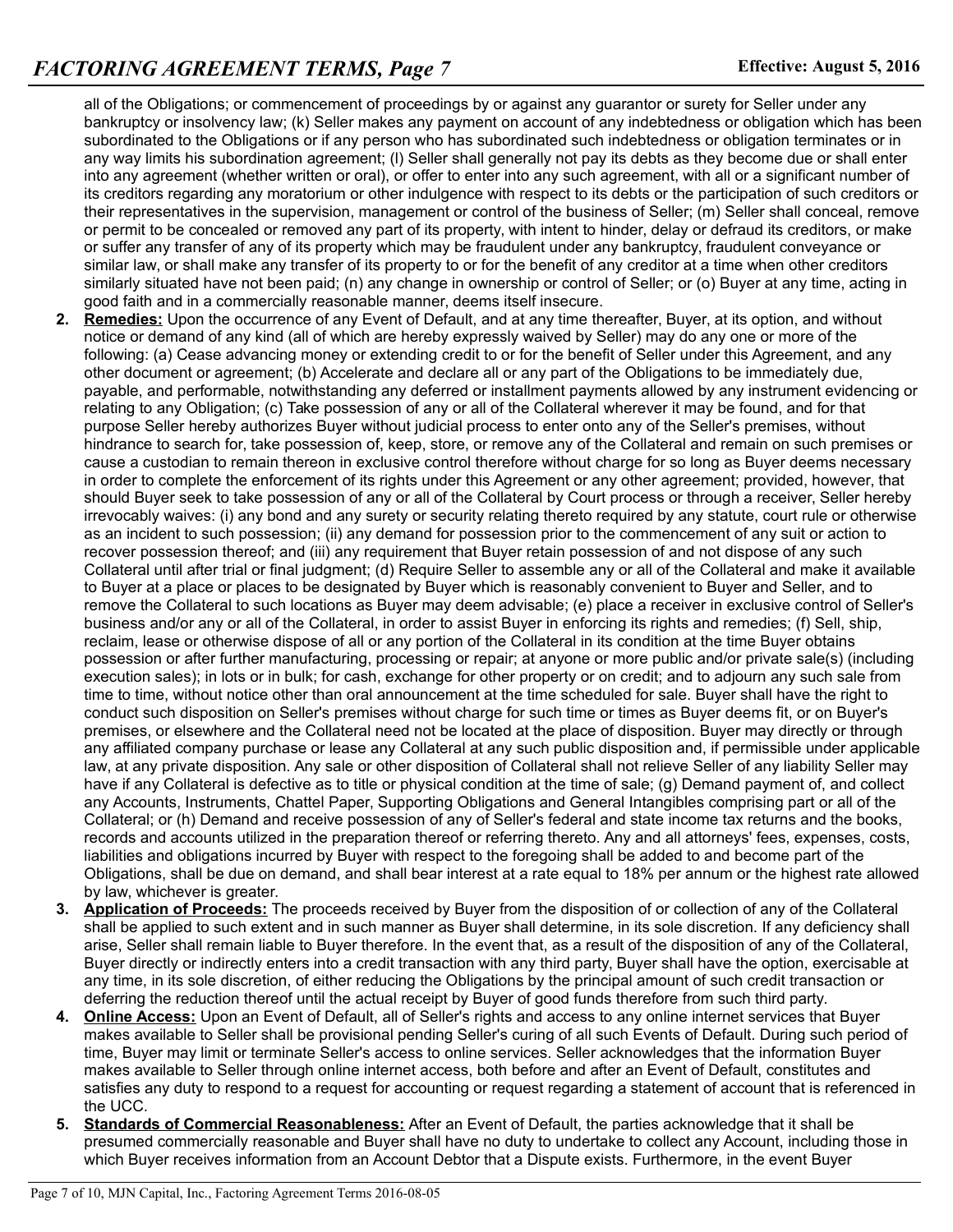undertakes to collect or enforce an obligation of an Account Debtor or any other person obligated on the Collateral and ascertains that the possibility of collection is outweighed by the likely costs and expenses that will be incurred, Buyer may at any such time cease any further collection efforts and such action shall be considered commercially reasonable. Before Seller may, under any circumstances, seek to hold Buyer responsible for taking any commercially unreasonable action, Seller shall first notify Buyer in writing, of all of the reasons why Seller believes Buyer has acted in any commercially unreasonable manner and advise Buyer of the action that Seller believes Buyer should take.

**6. Remedies Cumulative:** In addition to the rights and remedies set forth in this Agreement, Buyer shall have all the other rights and remedies accorded a secured party under the UCC and under any and all other applicable laws and in any other instrument or agreement now or hereafter entered into between Buyer and Seller and all of such rights and remedies are cumulative and none is exclusive. Exercise or partial exercise by Buyer of one or more of its rights or remedies shall not be deemed an election, nor bar Buyer from subsequent exercise or partial exercise of any other rights or remedies. The failure or delay of Buyer to exercise any rights or remedies shall not operate as a waiver thereof, but all rights and remedies shall continue in full force and effect until all of the Obligations have been fully paid and performed.

## **J. EFFECTIVENESS, TERM**

This Agreement shall only become effective upon execution and delivery by Seller and acceptance by Buyer and, unless earlier terminated as provided in this Agreement, shall continue in full force and effect for the Initial Term set forth in the Factoring Agreement made a part of this Agreement and shall be deemed automatically renewed for successive twelve (12) month periods. Unless earlier terminated as provided in this Agreement, all Obligations shall be due and payable in full at the expiration of the last renewal term. This Agreement may be terminated prior to the end of the Initial Term or any renewal term (each, a Term) as follows: (a) Seller may terminate this Agreement at the end of the Term without payment of an Early Termination Fee, provided Seller gives at least thirty (30) days written notice prior to the end of the Initial Term or any renewal term; (b) Seller may terminate this Agreement at any time after giving Buyer at least thirty (30) days prior written notice and paying Buyer an Early Termination Fee equal to one half of one percent (0.50%) of the Maximum Credit multiplied by the number of months remaining in the then-current Term (the Early Termination Fee). Any partial month remaining in such Term shall constitute a full month for the purpose of calculating the Early Termination Fee. Any such termination shall be effective upon payment to Buyer in full of all Obligations, including the Early Termination Fee; and (c) Buyer may terminate this Agreement without notice for any reason. Upon any such termination, all Obligations shall be immediately due and payable in full. If Buyer terminates this Agreement following the occurrence of an Event of Default under **I.1**, then in addition to all of the Obligations, the Early Termination Fee shall also be due and payable in full. In recognition of the Buyer's right to have its attorneys' fees and other expenses incurred in connection with this Agreement secured by the Collateral, notwithstanding payment in full of all Obligations by Seller, Buyer shall not be required to record any terminations or satisfactions of any of Buyer's liens on the Collateral unless and until Seller has executed and delivered to Buyer a general release in a form acceptable to Buyer. Seller understands that this Section constitutes a waiver of its rights under Section 9-315 of the UCC. Notwithstanding the foregoing, any termination of this Agreement shall not affect Buyer's security interest in the Collateral and Buyer's ownership of the Purchased Receivables, and this Agreement shall continue to be effective, and Buyer's rights and remedies hereunder shall survive such termination, until all transactions entered into and Obligations incurred hereunder or in connection herewith have been completed and satisfied in full.

#### **K. PARTICIPATIONS, ASSIGNMENTS**

Seller understands that Buyer may from time to time transfer and assign its rights under this Agreement to one or more assignees. Seller hereby consents to these transfers and assignments by Buyer to one or more assignees. Seller hereby consents that any such assignee may exercise the rights of the Buyer hereunder. Seller further hereby consents and acknowledges that any and all defenses, claims or counterclaims that it may have against the Buyer shall be limited to, and may only be brought against Buyer and may not extend to any assignee, including, but not limited to, the funding obligations. Seller and Buyer intend that any and all direct or indirect assignees of the Buyer of the type set forth above shall be the third party beneficiaries of this Agreement.

## **L. GENERAL**

**1. Notices:** Any Written Notice to be given under this Agreement will be in writing addressed to the respective party at the address set forth in this Agreement and will be personally served, telecopied, e-mailed, or sent by United Parcel Service, Federal Express or United States mail, and will be deemed to have been given: (a) if delivered in person, when delivered; (b) if delivered by telecopy or e-mail, on the date of transmission if transmitted on a business day before 4:00 p.m. (Mountain Time) or, if not, on the next succeeding business day; (c) if delivered by United Parcel Service or Federal Express, when delivered; or (d) if by U.S. Mail, four (4) business days after depositing in the United States mail, with postage prepaid and properly addressed. If there is more than one Seller, notice to any shall constitute notice to all; if Seller is a corporation, partnership or limited liability company, the service upon any member of the Board of Directors,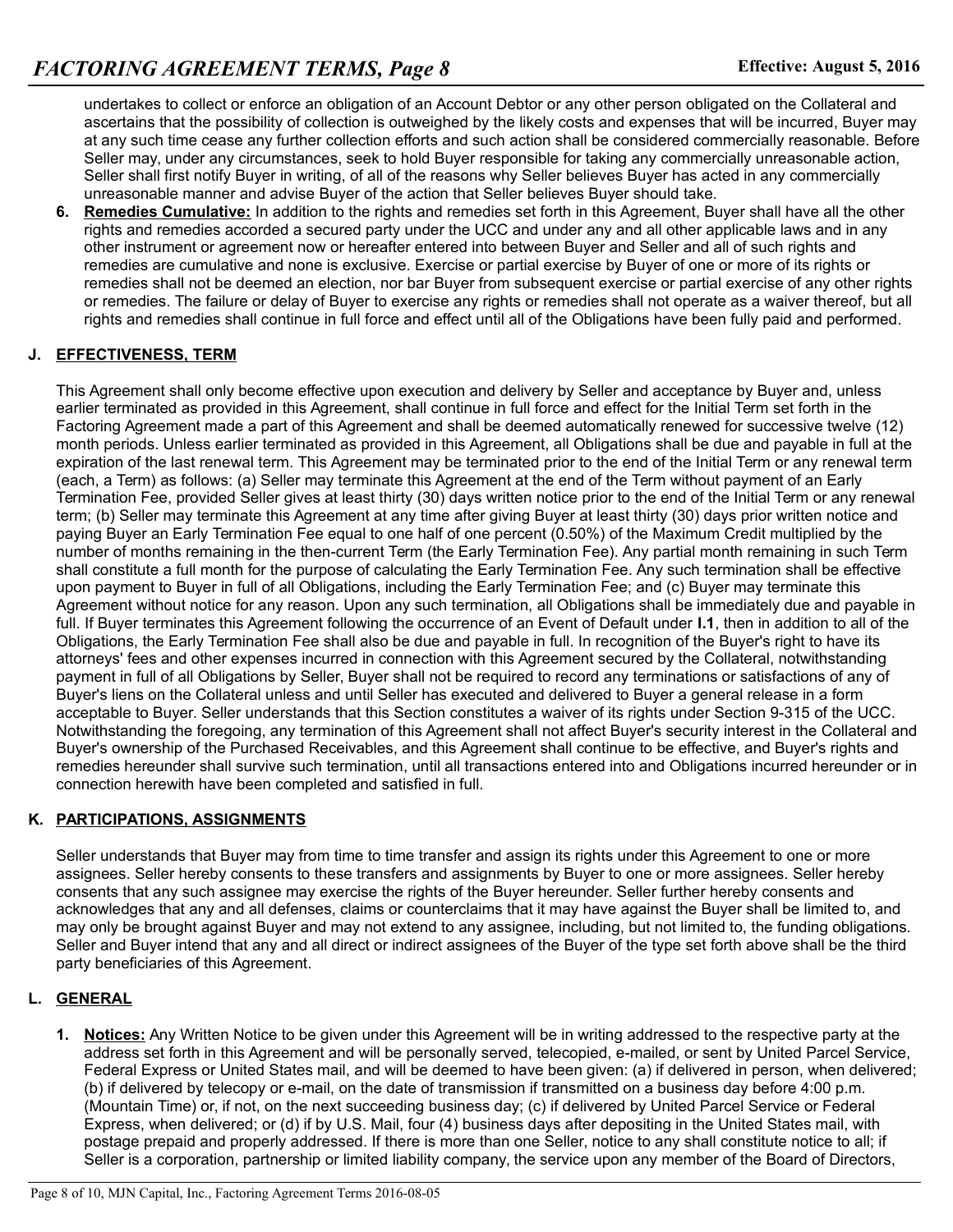general partner, managing member, officer, employee or agent shall constitute service upon Seller.

- **2. Payment in Full Checks:** Seller authorizes Buyer to accept, endorse and deposit on behalf of Seller any checks tendered by an Account Debtor "in full payment" of its obligation to Seller. Seller shall not assert against Buyer any claim arising there from, irrespective of whether such action by Buyer affects an accord and satisfaction of Seller's claims, under Section 3-311 of the UCC.
- **3. Indemnity:** Seller hereby indemnifies and holds Buyer and its affiliates, and their respective employees, attorneys and agents (each, an Indemnified Person), harmless from and against any and all suits, actions, proceedings, claims, damage, losses, liabilities and expenses of any kind or nature whatsoever (including attorney's fees and disbursements and other costs of investigation or defense, including those incurred upon any appeal) which may be instituted or asserted against or incurred by any such Indemnified Person as the result of any financial accommodation having been extended, suspended or terminated under this Agreement or any other agreement or with respect to the execution, delivery, enforcement, performance and administration of, or in any other way arising out of or relating to this Agreement or any other agreement, and any actions or failures to act with respect to any of the foregoing. No Indemnified Person shall be responsible or liable to Seller or any other party for indirect, punitive, exemplary or consequential damages which may be alleged as a result of any financial accommodation having been extended, suspended or terminated under this Agreement or any other agreement or as a result of any other transaction contemplated hereunder or there under.
- **4. Attorneys' Fees and Costs:** Seller shall forthwith pay to Buyer the amount of all actual attorneys' fees and all filing, recording, publication, collection, search and other costs incurred by Buyer under and pursuant to this Agreement, or any other present or future agreement, or in connection with any transaction contemplated hereby or thereby, or with respect to the Collateral or the defense or enforcement of Buyer's interests (whether or not Buyer files a lawsuit against Seller), including, without limitation, charges of auditors, set-up charges, bank charges, and all office and other expenses and costs. Without limiting the generality of the foregoing, Seller shall, with respect to each and all of the foregoing, pay all actual attorneys' fees and costs Buyer incurs in order to: obtain legal advice; enforce or seek to enforce any of its rights; prosecute action against, or defend actions by Account Debtors; commence, intervene in, respond to, or defend any action or proceeding; initiate any complaint to be relieved of the effect of the automatic stay in bankruptcy in order to commence or continue any foreclosure or other disposition of the Collateral; file or prosecute a claim or right in any action or proceeding, including, but not limited to, any probate claim, bankruptcy claim, third-party claim, secured creditor claim or reclamation complaint, examine, audit, count, test, copy, or otherwise inspect any of the Collateral or any of Seller's books and records; or protect, obtain possession of, lease, dispose of, or otherwise enforce any security interest in or lien on the Collateral or represent Buyer in any litigation with respect to Seller's affairs. In the event Buyer brings any lawsuit against Seller predicated on a breach of this Agreement, or in any manner relates to this Agreement, Buyer shall be entitled to recover its costs and attorney's fees, including, but not limited to, attorneys' fees and costs incurred in the enforcement of, execution upon or defense of any order, decree, award or judgment. All attorneys' fees and costs to which Buyer may be entitled pursuant to this Section shall immediately become part of Seller's Obligations and shall be due on demand.
- **5. Limited Liability:** Buyer shall have no liability hereunder for any losses or damages (including indirect, special or consequential damages) that result from, any malfunction, failure or interruption of any communications facilities including the Internet, labor difficulties or any other cause beyond Buyer's control. Damages arising from accounting errors with respect to Seller's account with Buyer shall be limited to a refund to Seller for the amount of the error.
- **6. Benefit of Agreement:** The provisions of this Agreement shall be binding upon and inure to the benefit of the respective successors, assigns, heirs, beneficiaries and representatives of the parties hereto; provided, however, that Seller may not assign or transfer any of its rights under this Agreement without the prior written consent of Buyer, and any prohibited assignment shall be void. No consent by Buyer to any assignment shall relieve Seller or any guarantor from their liability for the Obligations. Without limiting the generality of the foregoing, all rights and benefits of Buyer under this Agreement may be exercised by any institution with which Buyer maintains any rediscount, factoring or other relationship and by any other person or entity designated by Buyer.
- **7. Joint and Several Liability:** The liability of each Seller shall be joint and several and the compromise of any claim with, or the release of, any Seller shall not constitute a compromise with, or a release of, any other Seller.
- **8. General Waivers:** The failure of Buyer at any time or times hereafter to require Seller strictly to comply with any of the provisions, warranties, terms or conditions of this Agreement or any other present or future instrument or agreement between Seller and Buyer shall not waive or diminish any right of Buyer thereafter to demand and receive strict compliance therewith and with any other provision warranty, term and condition; and any waiver of any default shall not waive or affect any other default, whether prior or subsequent thereto and whether of the same or of a different type. None of the provisions, warranties, terms or conditions of this Agreement or other instrument or agreement now or hereafter executed by Seller and delivered to Buyer shall be deemed to have been waived by any act or knowledge of Buyer or its agents or employees, but only by a specific written waiver signed by an officer of Buyer and delivered to Seller. Seller waives any and all notices or demands which Seller might be entitled to receive with respect to this Agreement, or any other agreement by virtue of any applicable law. Seller hereby waives demand, protest, notice of protest and notice of default or dishonor, notice of payment and nonpayment, release, compromise, settlement, extension or renewal of any commercial paper, instrument, Account, general intangible, document or guaranty at any time held by Buyer on which